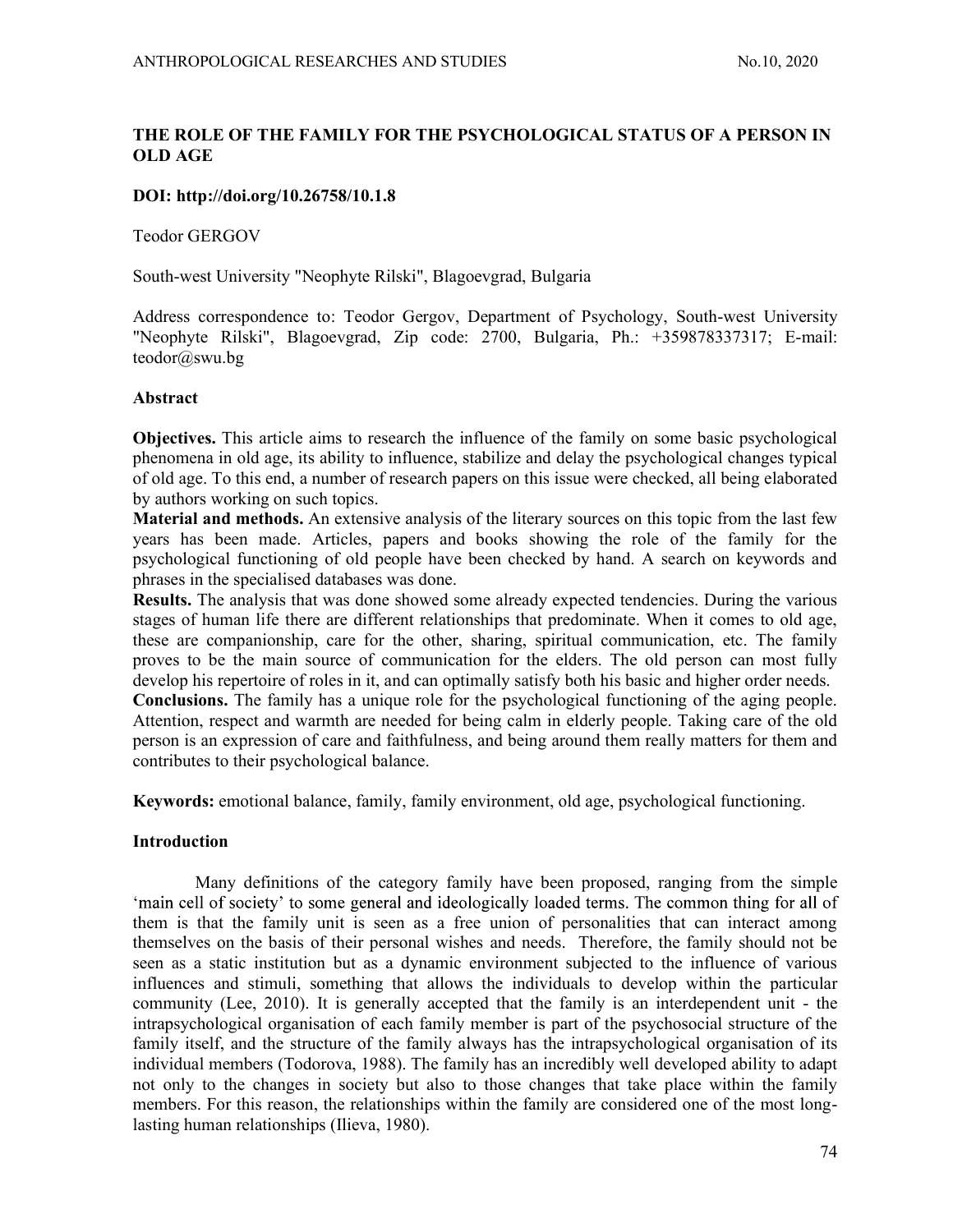Theories for family roles and their swapping are used to explain the dynamics of family relationships. The most common hypothesis is the one that these roles are the link between the interpersonal and the sociocultural, and that the personality has the potential ability to form them (Dragneva, 1990). On the one hand, this mediator function explains how, by using family roles, some very personal traits are shown in family communication, and, on the other, it explains how the family environment generates personal differences. Role is usually considered a component of the Self-concept and a crucial determinant of family relationships (Dragneva, 1990). Yankova (1979) researches the situations in the family which lead to family issues and conflicts by considering the theories of role swapping, and she points out that the understanding of social roles has a key role for the description and analysis of interpersonal relationships.

Very important for dialogic communication are the cultural level of development, the ideas, the ideals, the socio-cultural values and the moral system of each family member. These factors contribute to the formation of stereotypical I-concepts, roles, patterns and habits. It is generally accepted that these roles become one whole with the personality, they become an indivisible part of it and they modify its whole nature (Dragneva, 1990). They become a internal regulator of behaviour that works within the personality. In the family, the personality plays his roles in view of the circumstances and it tries to come out of the situation as clean as possible. As Dragneva (1990) claims, the crucial factors to improve family relationships are improving the understanding of family roles, understanding behaviour stereotypes and moral.

### Material and methods

An extensive analysis of the literary sources on this topic from the last few years was made. A search on keywords and phrases in the specialized databases was done. The content of the articles, papers and books showing the role of the family for the psychological functioning of old people was analyzed qualitatively and classified. The information obtained was interpreted and structured logically and by topics. The method that was used was qualitative inductive content analysis of the materials related to old age and the topics that were extracted emerged from the content of the materials that were examined and compared. Some initial assumptions on the importance of family for the right psychological functioning of the elderly were confirmed by a number of research papers such as the one issued by Rada (2018), according to which the main support comes from the children and parents (around 80%), and from the partner (around 60%).

#### Results and discussions

It has been established that during the various stages of family life there are different relationships that predominate. For the period of old age these are companionship, care for one another, sharing, spiritual communication, among others, that form the vitality of the family unit. It acts as a mediator in the interpersonal relationships, on the basis of an image of the other that has already been formed. This image is quite constant in the period of old age and it is formed on the basis of combining cultural values, role expectations and the whole experience from one mutually covered life path for many years. The ability of different family members to appreciate this experience plays a crucial role for the personal interactions within the family. The family is the main core of psychological support for old people and when they get approval from other people, this contributes to the optimization of their I-concept. Rogers (1980) specifies the connection between the family environment and the personality's I-concept. As a result of the pressure that the family environment has put on individuals in the course of years, they aim to be considered as its family members more than as independent personalities.

The old person satisfies his basic needs within the family environment, and to be deprived of it will negatively affect his personality. Within the family environment he develops and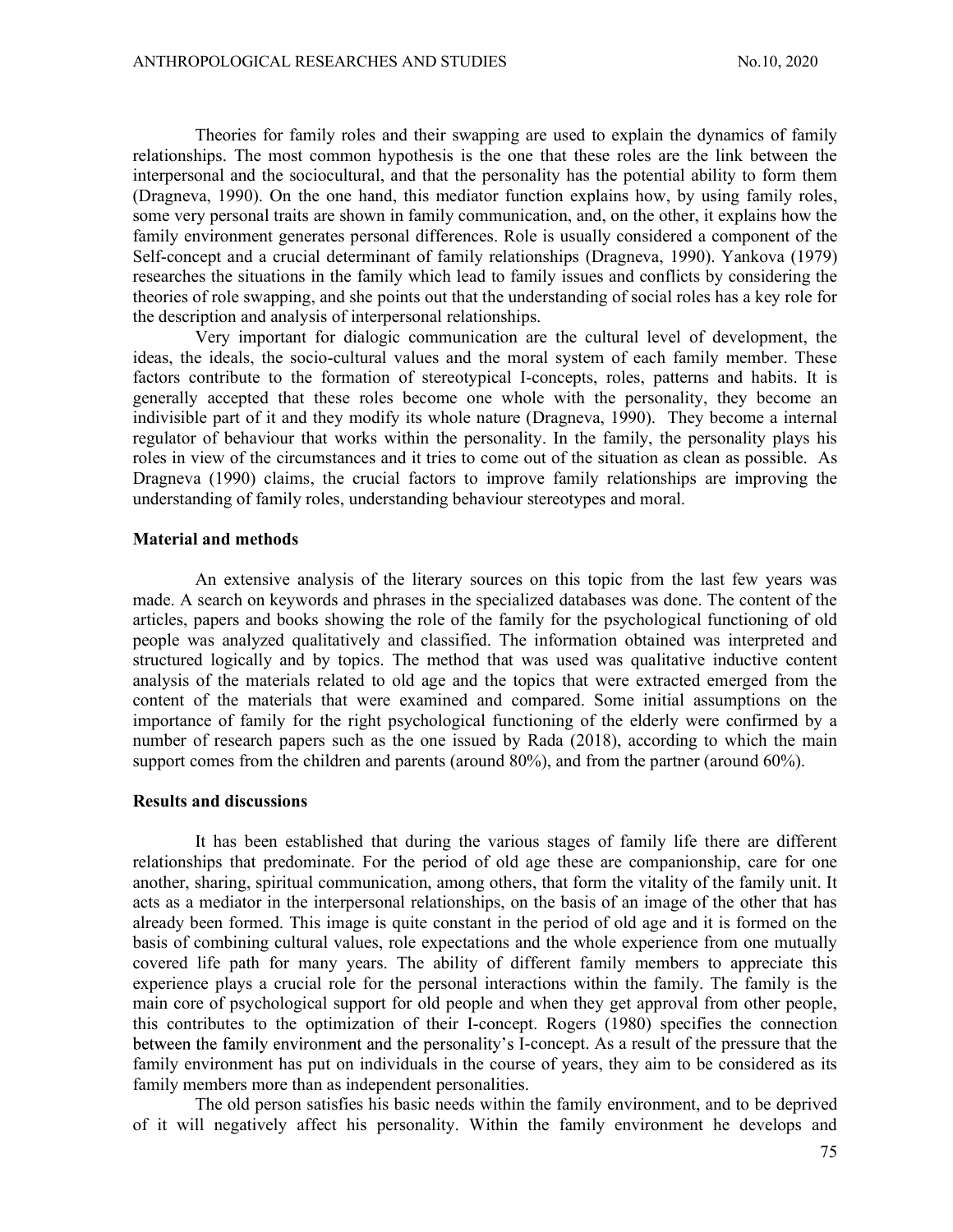accomplishes himself, he gets security, intimacy and love, he asserts himself by instilling respect in people, and he gets noticed. The results of a research made in Bulgaria at the end of the previous century support this idea. The research shows that 43,9% of women and 44,7% of men claim that it is their partner who understands them as no one else does. A significant percentage of the respondents have also pointed out that their family helps them grow as personalities (Kyuranov, 1987). It becomes clear from the same research that in families with family members at a more advanced age, the grown up children appear to be the factor to stimulate and consolidate mutual bonds and mutual love.

The family calls for personal qualities like faithfulness, sincerity, self-control, responsibility, dignity and a sense of duty, the lack of which can make it very difficult for a person to cope with difficult situations in life and within the family. The richer and more versatile the relationship between the spouses is, the more likely it is to produce a new combination out of their manifestations. That would allow for a person to slowly enter the calm age of 'restored trust' (Ilieva, 1980). The question of how to stabilize and develop the family relationships as people age needs to be discussed. Being able to age with dignity, without capitulating to old age, appears to be a daunting task. To this end, it would help to accept the involuntary processes as natural. To be able to age with dignity depends on the personal qualities of the aging person and on the ability of the spouses to activate those qualities of their personalities that successfully neutralize and hide the growing number of deficits in them (Svetlik et al., 2005).

As people age, family life and the family-related relationships get increasingly more affective importance for the personality. Aging causes spouses to bond more and the importance of family roles increases at the expense of the social roles outside the family. The high emotional importance of the family environment becomes very obvious when dramatic events like the loss of a family member or being accommodated in a home for elderly people take place. The old person often experiences a nervous breakdown in such situations. The death of a spouse has its complex consequences starting from some financial difficulties and continuing until the person experiences loneliness and a feeling of being useless (Craig and Pham, 2006; Brandon and Flury, 2009; Havighurst, 1972).

Vachon (1976) regards widowing as a factor that can potentially accelerate the social disadaptation and cause serious somatic and psychological diseases. Alexandrova (2006) describes the crisis caused by the loss of a long-loved family partner as follows: "When the loved one is gone... Then life becomes terrible. You have been with this person for the most part of your waking life, your energy fields are as intertwined as if there is one soul in two bodies. You have lived in one room, you have been breathing one and the same air, you have shared one bed, and you have become one whole. And now one part of this whole has gone forever. Suffering is what is left for the other. No reasonable arguments can persuade the surviving person who feels cut in half, mutilated and half-dead, that this is a natural act..." (Alexandrova, 2006, p. 276)

The unity of emotions and feelings is at the core of the mutual understanding and harmony not only of the dyadic relationships (that of spouses) but of the relationship with children and grandchildren. The contact with the next generations is a necessary condition to successfully adapt to the new situation, as the circle of social interactions becomes narrower every day. As parents age, they start to depend on their children more and to reduce the number of their contacts outside their family. To the majority of them, the family is a cardinal value, a centre of their interests and a most important field of activity. By receiving the help from their children, they attribute meaning to their old age, they evade the fear of loneliness that is typical of old age and the depressing feeling that they are no longer needed to the environment where they have spent most of their lives (Kuyranov, 1987). The old person can still be useful in a home full of children and grandchildren. In fact, he is now entering an interesting and fruitful in its own way period of his life - that of reevaluation of everything and sharing the fruits of this life experience with those people who have sprouted from his root. He stays away from his bad thoughts in the company of his children and grandchildren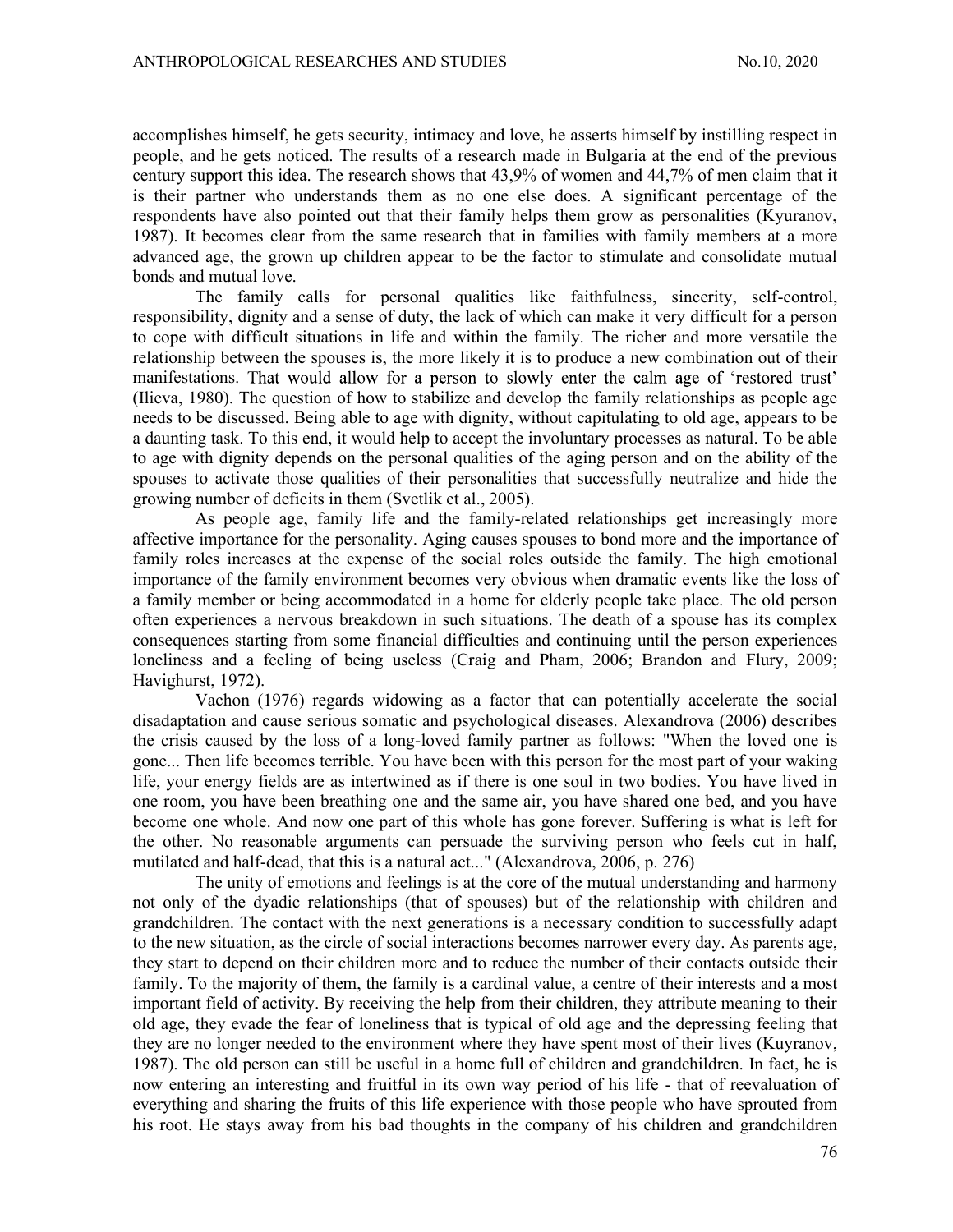because life thrives around him all the time (Dinkova, 1976).

Aging people enjoying a full family status (marriage partners, children and grandchildren) usually have greater self-esteem compared to aging loners who feel insecurity and anxiety about their future (Terry, 2006). Nothings warms the heart of the old person like the presence of strong, well educated and hardworking children and grandchildren around him. A research made among retired people in Sofia shows that they see meaning in their lives when they try to be financially and morally useful to their successors (Iolov, 1982). They also link the most successful events in their lives with their children and marital partners which confirms the exceptional importance of the family for the retired people.

Topalova (as cited in Spasovska, 1985) studies the dynamics of the system of values in different life periods and she finds out that the happiness within the family is a primary value for the people not older than 65. In the following age periods it will be preserved as a primary value but then health and vital activity become important as well.

Despite the ever increasing popularity of the nuclear family, the extended family of three generations has preserved its activity in certain social environments. Bengtson's research (1975) among the population of various countries shows the positive influence of the populous patriarchal family for the psychological development of old people. It turns out that thanks to the populous patriarchal family some of the main family functions can be materialized, for example: reaching optimal organization of the consumption of goods; satisfying the emotional needs of the family members; developing a system of values; reaching spiritual continuity; supporting the family members; developing norms, prescripts and samples to regulate the behaviour of each family member.

Georgiev (2003) describes in detail the role of the old person in the family by emphasizing its significance in the past. The author points out that the patriarchal image of the old person determines his status as head of the family and root of the physical reproduction for the next generations. Along with this, he is directly responsible for the psychological continuity of his successors as he has to educate them, bring them up, and provide them with his experience and culture. It is often the case when all the movable and immovable property for long-term use by the whole family is owed to the old person. His contribution to everyday activities like going shopping, paying the expenses, cleaning and tidying up, looking after the grandchildren, etc, is also significant. The aging person is also responsible for developing criteria for the family members' actions and for evaluating them by pointing out which of them are acceptable and useful for the family community. He has the role of a mediator who regulates the attitude of the different family members and who terminates all conflicts. He also controls their behaviour and coordinates their efforts as they do various activities. The contact with grandchildren appears to be an endless source of positive emotions for both parties. The positive opinions expressed by the relatives also have a consolidating influence on the mind. The aging personality lives under the impression that he has preserved himself, that he is active and he expects to receive confirmation of this. Georgiev points out that 'the old man feels well among his relatives who respect him and provide him with enough attention and warmth. They let the old person join them on holidays, they give him presents and thus not only do they prove their love and respect to him but they indirectly suggest to him their faith in him that he shall live on and shall use or wear the presents' (Georgiev, 2003, p. 149).

Dinkova (1976) summarizes the advantages of the extended family consisting of three generations compared to the other family types by pointing out that because of the multi-sided and flexible help among family members, the extended family of three generations creates the best conditions to raise and educate the growing children. Parallel to this, the process of aging is more enriching, more diverse, more safe and more useful. In their majority, old people are good-natured and they preserve their energy and clear mind till very old age. They are usually able to adapt to a certain degree to the requirements and to the worldviews of the young people. Such wise people with great life experience are a real blessing. They make other people instinctively respect them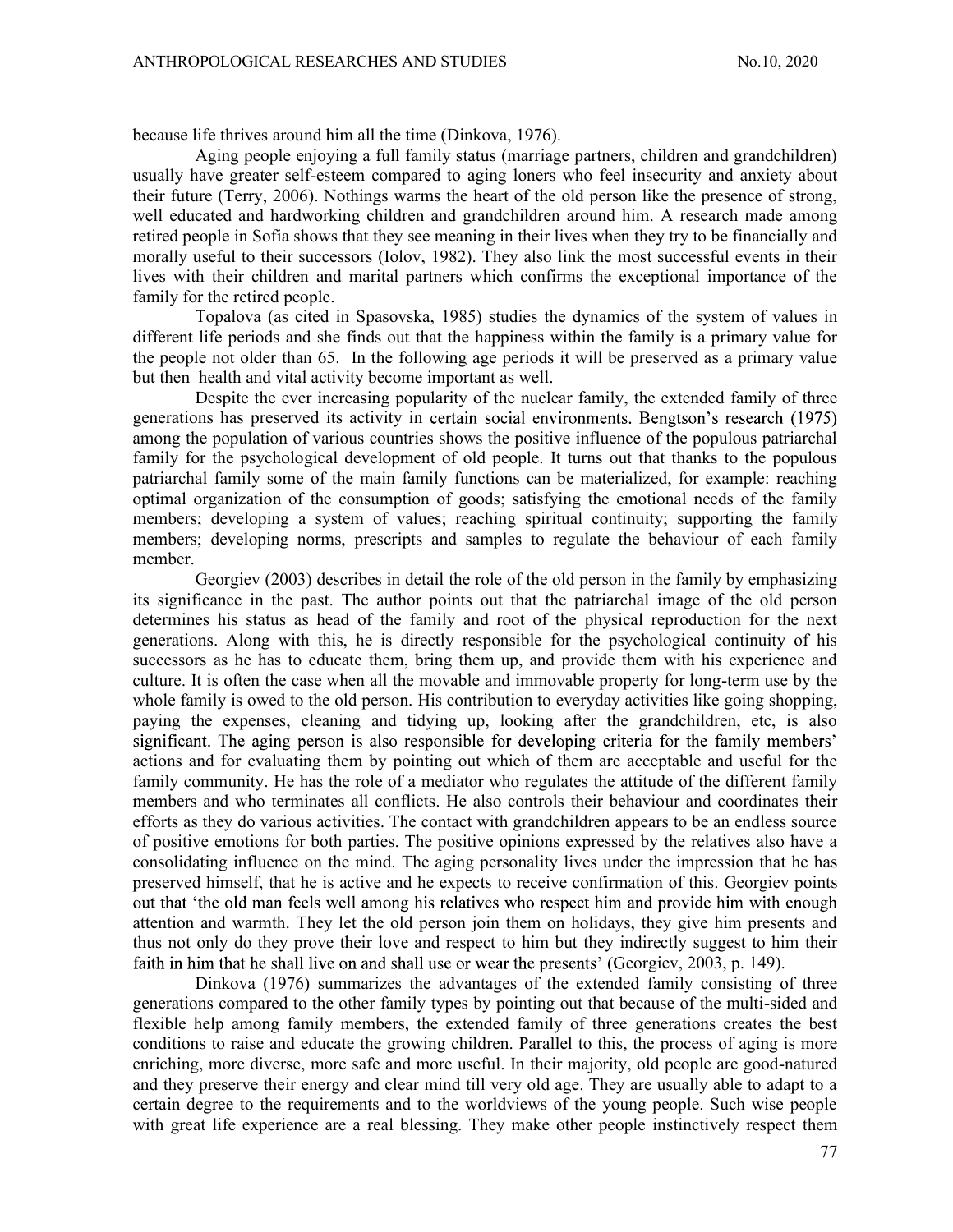only with their presence. An indisputable advantage of living together is that it allows for help between different generations, it provides a better control over the growing children and it helps to prevent alienation from taking place. Well-meaning relationships have a stabilizing effect on the family and they sustain its social balance. The emotional solidarity finds expression in various forms of lively communication, gifts, spending free time together, etc. All these aspects have a positive effect on the old person's personality. The good mood, the increased vital tone, the raised spirits, the emotional fulfillment and the feeling of being useful, all make the old person happy and allow him to bear his old age with dignity and little efforts. Despite the obvious advantages for the old person, such a living hides a number of potential dangers. For example, if different generations don't understand one another well, that could worsen the microclimate within the family and make old age more difficult to bear.

Between 2011 and 2012, in a sample of 1215 subjects, aged between 18-74 years old, from Romania, Rada (2014) found that more than 50% of children have helped "a lot" their parents. Also, "Over 70% of respondents have offered help to their grandparents and received help from their grandparents. The main problem facing intergenerational support is care giving for elderly people. Their health conditions and ability to contribute to the household economy influences the intensity of support offered. Lonely elderly are most likely to be the receivers of support Here, there is no question of a lower intergenerational solidarity, but rather, it is an intergenerational participation issue caused by cycles of family life, income and marital status" (Rada, 2014, p. 301). Between 2016 and 2017, in a sample of 601 subjects from Romania, aged between 55-93 years old, Rada (2018, p. 142) found that "the most vulnerable elderly are those with health and low income issues, and these aspects are mentioned by most respondents. At the same time, the accounts have emphasized the fact that people with bidirectional support, with a sense of usefulness, with a positive view on life, the extraverts and the sociable ones have a better life".

In the last few years, some historical changes have taken place in the family structure that seriously affect the old person's status and functioning. The power and authority of the old generation have been limited, and the traditional relationships between the generations have been weakened. The patriarchal feeling of veneration of the old people is exterminated but this feeling is not always replaced with natural, deep feelings of love and respect. Sometimes the feelings to old people are measured in terms of a material equivalent and they are addressed to that old person who provides young people with more finances. Tufan (2010) sees one of the main conflicts between the generations in the concentration of material gains in the old generation at the expense of young people who get more and more educated. Spasova (1980) points out in this connection that it is not uncommon when young people start to exploit their old parents in a predatory fashion, under the presumption that they have already had their good days and now it is their children's turn. This can lead to feelings of being overstressed so that these selfless old helpers live the rest of their days very depressed. At another place in her paper, Spasovska (1985, p. 91, 92) points out that "The pathology of the connection between generations is such that it can reach the point where some children who have forgotten about their origin - some upstarts or predatory pragmatics - feel ashamed of their 'simple and uneducated' parents".<br>The same author describes in detail the different reactions of the elderly people to such

attitudes directed at them. Some react with resignation and even tend to blame themselves for a million of reasons. They feel guilty for not being able to satisfy the ever growing demands and pretensions of their children. Many of them even feel that they are a burden to their children which puts them under even more pressure, misbalancing their internal homeostasis. These processes are even more painful when such a person has widowed while still young but managed to raise his children without any help. Children accept their parent's decision to remain alone as something natural, and sometimes they eliminate the danger of a second marriage while it is still a thought in progress. Some of them don't even realise that they have doomed their parent to be lonely because marriage in old age provides the vital need to communicate and it protects the personality from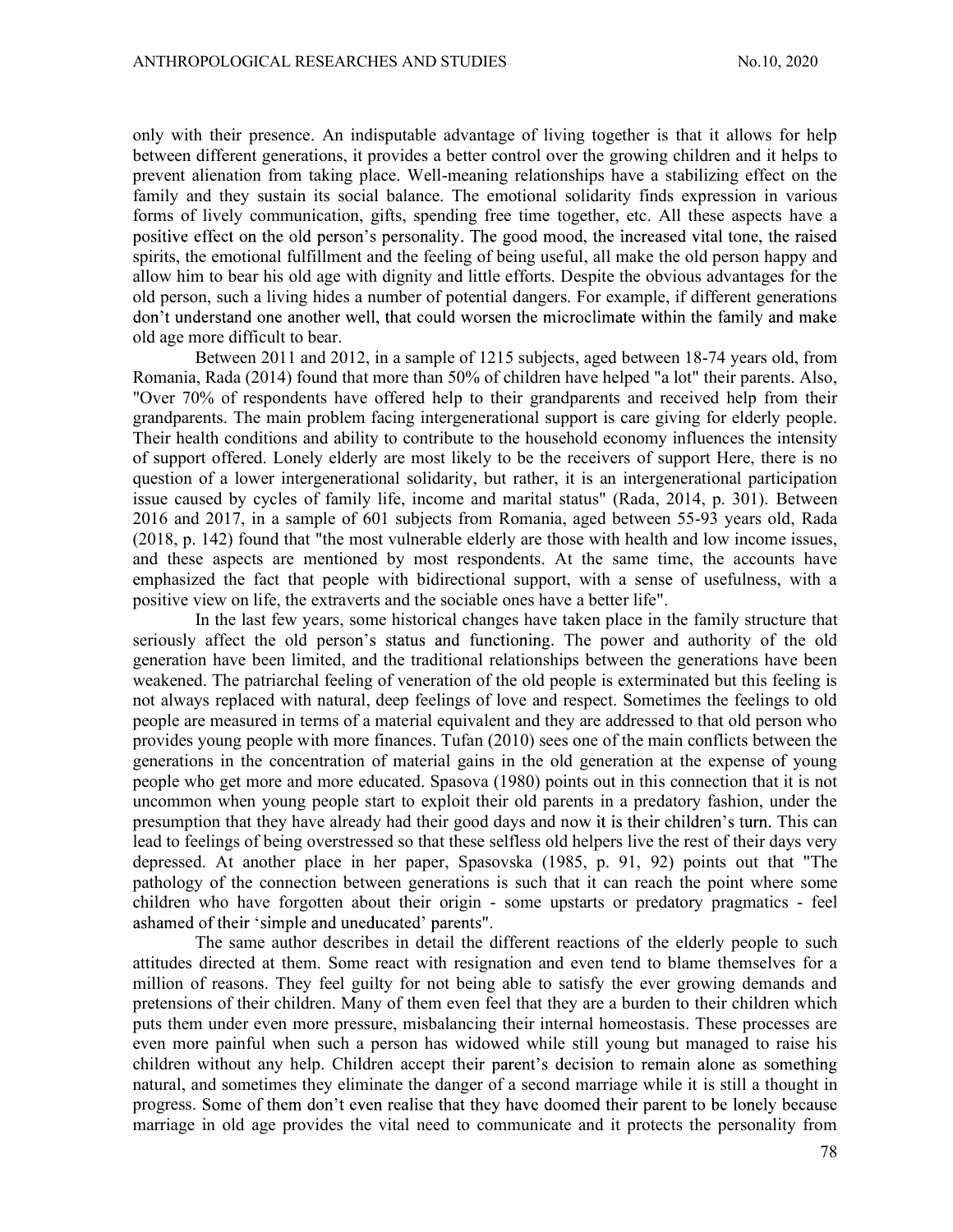social isolation. Having sacrificed their life in the name of their children, the disappointment from such demonstrations of hostile behaviour in such a sensitive age period is complete. Spasovska's description of this disappointment (1985, p. 92) is remarkable: "The old man, being with an easily hurt mentality by default, suffers, becomes despondent, and isolates himself, but he patiently carries his burden, he is usually reserved and does not argue with the young people, even if seriously offended". Even when they are in need, old people do not complain, they quietly accept the blows of life because they do not want to worsen the condition of their children. They are well prepared for an uneven requital from their children and don't expect to be looked after.

Others react in a protectionist fashion, defending their personal interests and freedom. Each intervention receives some counterarguments. What is more, sometimes the old generation brutally intervenes in the lives of young people with their never ending reprimands, rebukes and preaches. It is not uncommon when they make a parallel between their lives in the past and the relationship between the young family's members today. The conflicts between parents and their married children assume a different image during each stage of aging. As this process continues, the psychological features of old age start to show more and the states of heavy depression that are so typical of it (Chiang et al., 2010).

The aging person is likely to lapse into a psychological disadaptation under the influence of 'role swapping'. The once fragile child has unnoticeably become an independent person, a financially and socially more significant member of the family, and the parent has assumed the position of a more dependent and helpless person. The psychotraumatic consequences of the reversal of roles in the family are most discernible in the early period of aging. The feelings of being robbed, of weakness and inferiority can sometimes lead to a compensatory hyperactivity and manifestations of authoritarism (Petrov, 1978). In these cases, old age shows its most negative traits: increased irritability; discontent; endless murmuring for everything that cannot be approved by the old system of morals; making biting remarks, etc. The conflicts between daughters-in-law and mothers-in-law have become proverbial and have become part of the history in literary works like that of Karaslavov Tatul and Snaha, as well as being part of the national literary heritage. Hadzhiiski described these relationships in the following way: "One of the great joys of old women is to sit under the sun and their daughters-in-law to start exterminating the lice in their hair. Sometimes they fall asleep under the sounds of this brutal extermination of lice. The greatest praise and the greatest reproach for the daughter-in-law at this age is whether she is checking the old lady's head or she hasn't covered her nails with blood in the old lady's hair yet" (Hadzhiiski, 1974, p. 52).

The words of Haytov are indicative of the disruption between the generations: Haytov: "If we listen to the voice of young age, we shall hear another thing: Old people are backward, oldfashioned, fossilized, slow; they don't understand us, they don't respect our juvenile feelings and aspirations...". This age-old battling between the generations has been witnessed by the walls of each home and each public building. It used to be heard in the streets, including the main street (Haytov, 1969, p. 3).

Brown (1974) discusses in detail the problem of the reasons for the conflicts between the generations. They are most often caused by the battling for power in the family, by the lack of tactfulness, restrain, responsibility and tolerance in conditions of a stressful and dynamic daily life. The primary cause can be looked for in factors like deformations in upbringing, character incompatibility, mismatch of worldviews, asserting one's own I-concept, incorrect adaptation, bad personal example, etc. Regardless of their genesis, such situations that bring about conflicts and crises have a deforming role upon communication within the family, and the family is the main core of communication in the early period of aging, as it is more important than the company of friends, relatives and neighbours. These deformations can have a different expression, for example, inadequate attitude, lack of sober judgment for certain events (overstating or neglecting things), lies, egocentrism, alienation, utilitarianism, etc. Brown (1974) points out that old people do not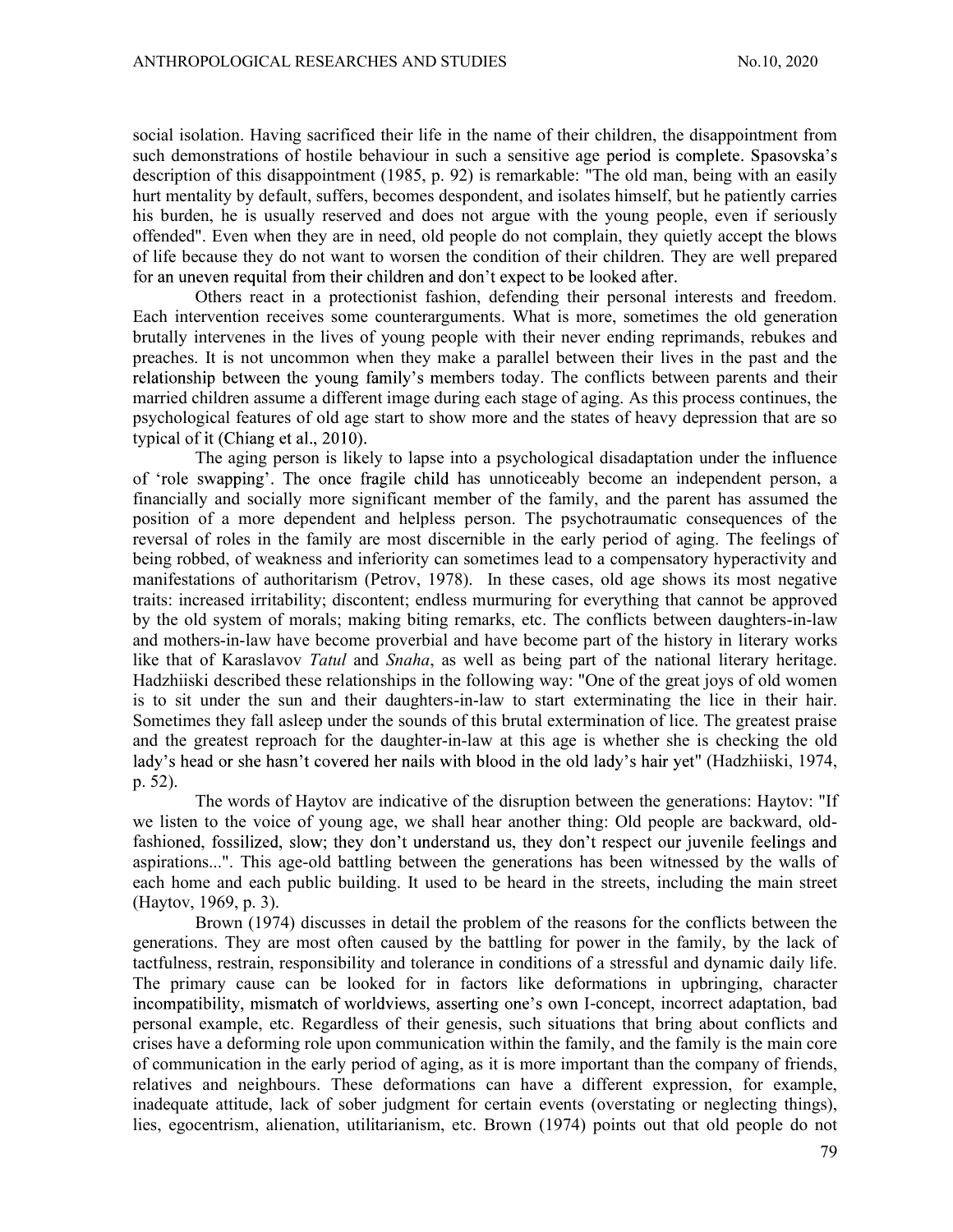withdraw from their children even when they are not satisfied with their mutual relationships. They prefer to be in a state of conflict than not to be committed to anything. When they have to choose between total absence of contacts and contacts that do not satisfy them, they choose the latter.

Porshnev (1986) points out that the presence of certain self-regulating mechanisms of stereotypical and role behaviour in the aging personality make it easier for it to become balanced in the process of interpersonal communication and in important life situations. Such balance could be achieved more easily in a family environment free of conflicts and contradictions. The states of stress and crises at this age affect the personality stronger and for longer periods of time, they often lead to erroneous steps when solving family problems and complex cases in life. They often cooccur with symptoms like increased criticism, apathy, aggression, euphoric states, depression, fear, anxiety, alcohol abuse and even suicidal intentions.

It is generally accepted that personality and its mechanisms are directed towards the search for good, truth and happiness. Despite this disposition, family conflicts often cannot be dealt with successfully and, as a result, people reach extremes. There are a significant number of cases when sons and daughters sue their parents so as to get their properties and then send them to a home for elderly people. As Semov (1979, p. 264) points out "The judicial proceedings and the homes for the elderly are the most monstrous and the most evil result of this excessive care. They are neither the typical, nor the mass thing that a person can see on our beautiful land. But it exists. It is before our eyes. It is a deep, horrific pain, the worst and the most powerful pain that nature could ever create the pain experienced by a mother and a father".

It is still generally accepted that sending one's parents to an elderly people's home is an act of immorality and cruelty, that it is a demonstration of unfulfilled duty. There are cases when sons and daughters, after they dump their parents, don't go to visit them in the elderly people's home at all and they start to think about them only after they have passed away, and sometimes they don't even attend their parents' funeral. The society accepts this as something unnatural, as some kind of punishment and moral humiliation. There is no more natural scenario than that in which the sunset of one's life takes place in one's home, in a family environment and among relatives. The elderly should fly away at the place where they feel best (Kim, Cho and June, 2006).

Choi, Ransom and Wylli (2008) focus their attention on the effect that a home for elderly people has on the personality of an old person as they enter it. As they are admitted in this social institution, old people come across a completely new environment. The great disadvantage of these institutions is that they accommodate many aging people at one place, people who are isolated from their contacts with other age groups and, most of all, isolated from their family. The way of life is often different and does not coincide with the way of life that these people have had so far. The new daily regime, the new environment and some restrictions for the retired people frustrate them. The aging personality is a representative of other times, temperament and understanding that do not coincide with that of the much younger staff. Something more, such institutions are anything but clubs on the basis of certain interests. Clients are admitted at random and finding a suitable company for communication can be very difficult.

All these things make the elderly person retreat and be lonely. "Loneliness is not only the lack of an opportunity to communicate with relatives and friends but also a condition of being forgotten and disinterested" (Vasilyieva, 1975, p. 151). "Being lonely for a long time leads the person to heavy psychological states of depression, melancholy, reclusiveness, bitterness and even aggression. These states lead old people to social isolation and passivity, to insecurity when it comes to their future, and even to fear of the inevitable when the inevitable is about to happen. Loneliness is also the result of that depressing feeling that you are no longer useful neither to the society, nor to your relatives" (Spasovska, 1985, p. 97). The depression that comes as a result of loneliness is a scourge for the mentality of the aging person. It is the saddest balance of human life and its most desperate result (Graneheim and Lundman, 2010). The study also had some limitations. The survey showed that the influence of the family on mental functioning has been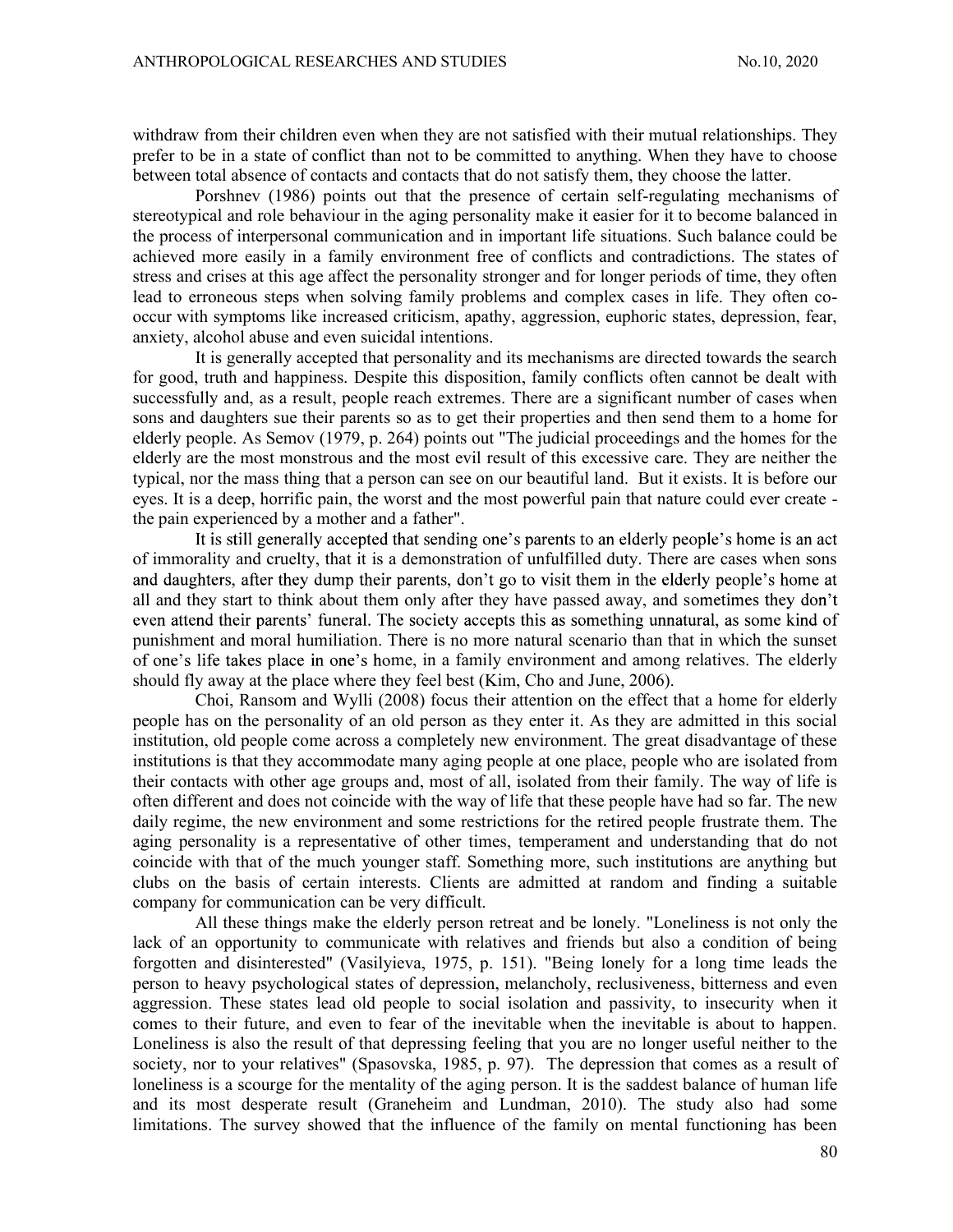studied mainly in younger persons. There are not many empirical studies that trace its influence in the elderly. This opens the field for future scientific research in this direction.

#### Conclusions

Studies have shown that the fullest reduction of loneliness and its complex impact on the psychological activity of the aging personality can be reached in a family environment, which is also the most wanted environment (Paul, Salma and Shah, 2006). There is no question that the family has a unique role for the aging people because, despite the good conditions and the specialised care provided, the homes for elderly people remain an unwanted place to be. Attention, respect and warmth are needed for being calm in old age. Taking care of the old person at home is an expression of care and faithfulness, and being around this person really matters for them (Georgiev, 2003). It's an illusion for young people to hope that they can change completely old people's opinions and habits and this most likely isn't necessary. It is just that old people have to be accepted for who they are. What can be deduced from these findings is that the administered tendencies and the findings and conclusions that have ultimately gained ground are one and the same for all developed societies. It turns out that family environment has some universal reductive features when it comes to negative psychological tendencies and it ensures optimal psychological state in old age.

## Acknowledgements

A summary of this paper was presented at International Conference: Individual, family, society - contemporary challenges, 3rd edition, 9 to 10 October 2019, Bucharest, Romania, and published in the journal *Studii și Cercetări de Antropologie*, No. 6/2019.

### References

- 1. Alexandrova, N., 2006. Psychological features of loneliness in old age and adaptation mechanisms to overcome loneliness. Blagoevgrad: University Publishing House Neophite Rilski.
- 2. Bengtson, V., 1975. Modernization, modernity and perceptions of aging. A cross-cultural study. Journal of Gerontology, 30(6), pp. 688-695.
- 3. Brandon, B. and Flury, E., 2009. Aging With Choice: Coping with a changing marketplace. Long-Term Living: For the Continuing Care Professional, 58(1), pp. 14-18.
- 4. Brown, A., 1974. Satisfying relationships for the elderly and their patterns of disengagements. Gerontologist 3,  $[e$ -journal  $]$  14(3), pp. 258-62. http:// doi: 10.1093/geront/14.3.258
- 5. Chiang, K., Chu, H. and Chang, H., 2010. The effects of reminiscence therapy on psychological well-being, depression, and loneliness among the institutionalized aged. International Journal of Geriatric Psychiatry, [e-journal] 25(4), pp. 380-388. http://doi: 10.1002/gps.2350
- 6. Choi, G., Ransom, S., Wylli, R., 2008. Depression in older nursing home residents: The influence of nursing home environmental stressors, coping, and acceptance of group and individual therapy. Aging & Mental Health,  $[e$ -journal  $[12(5),$  pp. 536-547. http://doi: 10.1080/13607860802343001
- 7. Craig, E. and Pham, H., 2006. Consultation–liaison psychiatry services to nursing homes. Australasi Psychiatry, [e-journal] 14(1), pp. 46-48. http//doi: 10.1080/j.1440- 1665.2006.02238.x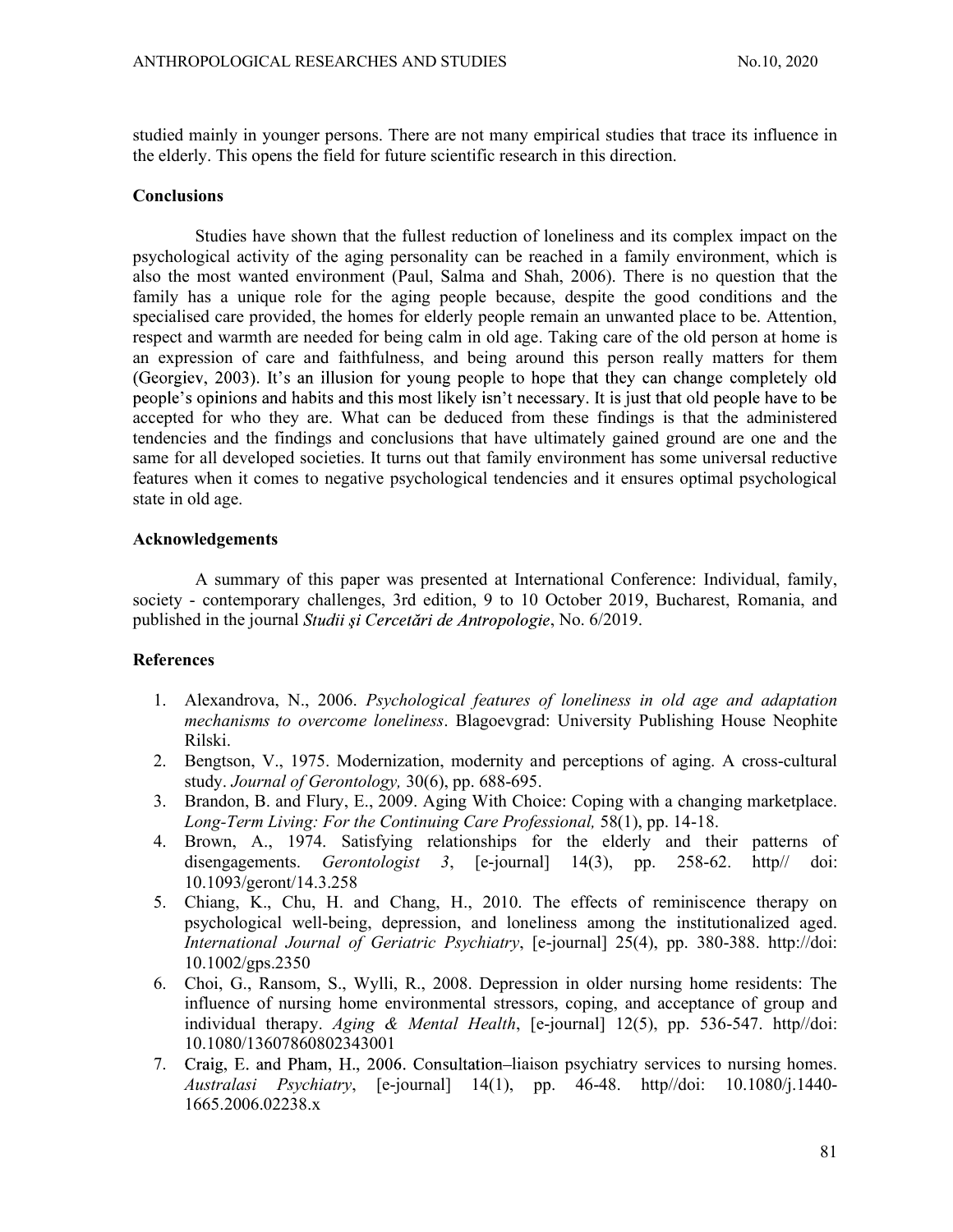- 8. Dinkova, M., 1976. Savremennoto balgarsko semeystvo. [The Contemporary Bulgarian Family.] Sofia: Izdatelstvo na Otechestveniya Front, Patriotic Front Publishing House.
- 9. Dragneva, R., 1990. Stereotipi na obshtuvane v semeystvoto. [Communication Stereotypes in the Family.] Sofia: Izdatelstvo na Otechestveniya Front, Patriotic Front Publishing House.
- 10. Georgiev, L., 2003. Psychology of Old People. Blagoevgrad: University Publishing House Neophite Rilski.
- 11. Graneheim, U. and Lundman, B., 2010. Experiences of loneliness among the very old: The Umea 85+ project. Aging & Mental Health, [e-journal] 14(4), pp. 433-438. http//doi: 10.1080/13607860903586078.
- 12. Hadzhiiski, I., 1974. Compiled essays, volume II. Sofia: Bulgarian Writer Publishing House.
- 13. Havighurst, R., 1972. The sociology and demography of the aged population. Psychiatrie der Gegenwart, pp. 952-976.
- 14. Haytov, N., 1962. The Old People at Home. Sofia: Izdatelstvo na Natsionalniya Savet na Otechestveniya Front, Patriotic Front Publishing House.
- 15. Yankova, Z., 1979. Городская семья. [Urban family.] Moscow: Science Publishing House.  $-$  there is Yankova cited in the text
- 16. Ilieva, N., 1980. Za semeynite otnoshenia. [For family relationships.] Sofia: Izdatelstvo na Otechestveniya Front.
- 17. Iolov, G., 1982. Old age, Nauka i Izkustvo, Science and art, Sofia.
- 18. Kim, E., Cho, E. and June, K., 2006. Factors influencing use of home care and nursing homes. *Journal of Advanced Nursing*, [e-journal] 54(4), pp. 511-517. http//doi: 10.1111/j.1365-2648.2006.03839.x
- 19. Kyuranov, Ch., 1987. The Bulgarian Family Today. Nauka i Izkustvo, Science and art, Sofia.
- 20. Lee, C., 2010. Families Matter: Psychology of the Family and the Family of Psychology. Canadian Psychology,  $[e$ -journal] 51(1), pp. 1-8. http://dx.doi.org/10.1037/a0018282.
- 21. Paul, C,. Salma, A., and Shah, 2006. Psychological distress, loneliness and disability in old age. Psychology, Health & Medicine, 11(2), p. 221-232.
- 22. Petrov, I., 1978. Aging of the mind. Sofia: Nauchni Obzori Publishing House.
- 23. Porshnev, B., 1986. Социальная психология и история. [Social psychology and history.] Вопросы психолгии 1, Москва.
- 24. Rada, C., 2014. Intergenerational family support in Romania. Revista de Psihologie, [e- $[500]$   $[60]$ ,  $[60]$ ,  $[60]$ ,  $[60]$ ,  $[60]$ ,  $[60]$ ,  $[60]$ ,  $[60]$ ,  $[60]$ ,  $[60]$ ,  $[60]$ ,  $[60]$ ,  $[60]$ ,  $[60]$ ,  $[60]$ ,  $[60]$ ,  $[60]$ ,  $[60]$ ,  $[60]$ ,  $[60]$ ,  $[60]$ ,  $[60]$ ,  $[60]$ ,  $[60]$ ,  $[60]$ ,  $[60]$ ,  $[60]$ http://revistadepsihologie.ipsihologie.ro/images/revista\_de\_psihologie/Rev.-Psihol.-4- 2014.pdf.
- 25. Rada, C., 2018. Aging and intergenerational care. Anthropological Researches and Studies, 8, [e-journal] pp. 134-143. http://doi.org/10.26758/8.1.13 26. Rogers, C., 1980. A Way of Being. Boston: Houghton Mifflin.
- 
- 27. Semov, M., 1979. Following the Steps of Life. Nauka i Izkustvo, Science and art, Sofia.
- 28. Spasovska, L., 1985. Generations and family. Sofia: Izdatelstvo na Otechestveniya Front, Patriotic Front Publishing House.
- 29. Spasovska, L., 1980. The Family. Sofia: Partizdat Publishing House.
- 30. Svetlik, D., Dooley, W., Weiner, M., Williamson, G. and Walters, A., 2005. Declines in satisfaction with physical intimacy predict caregiver perceptions of overall relationship loss: A study of elderly caregiving spousal dyads. Sexuality and Disability, [e-journal] 23, pp. 65-79. 10.1007/s11195-005-4670-7
- 31. Todorova, E., 1988. Contemporary American Family Theories. Nauka i Izkustvo, Science and art, Sofia.
- 32. Terry, P., 2006. Terrors of growing old. Therapy Today, 17(3), pp. 8-11.